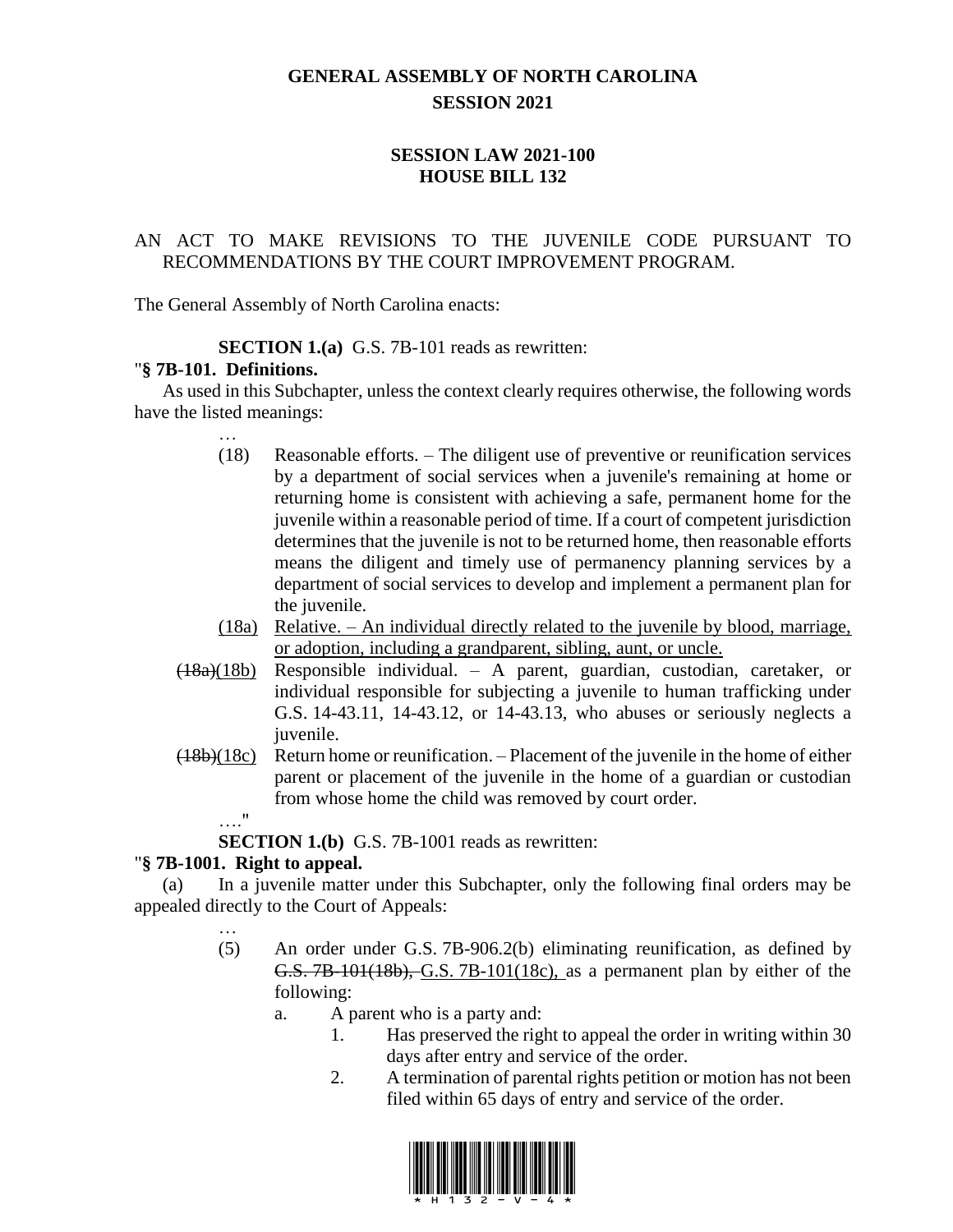3. A notice of appeal of the order eliminating reunification is filed within 30 days after the expiration of the 65 days.

### …." **SECTION 2.** G.S. 7B-302(a1) reads as rewritten:

"(a1) All information received by the department of social services, including the identity of the reporter, shall be held in strictest confidence by the department, except under the following circumstances:

> … (2) The information may be examined upon request by the juvenile's guardian ad litem or the juvenile, including a juvenile who has reached age 18 or been emancipated.emancipated is authorized to review the record and request all or part of the record unless prohibited by federal law. The department shall provide electronic or written copies of the requested information within a reasonable period of time. …."

**SECTION 3.** G.S. 7B-505 is amended by adding a new subsection to read:

"(a1) If juvenile siblings are removed from the home and placed in the nonsecure custody of a county department of social services, the director shall make reasonable efforts to place the juvenile siblings in the same home. The director is not required to make reasonable efforts under this subsection if the director documents that placing the juvenile siblings would be contrary to the safety or well-being of any of the juvenile siblings. If, after making reasonable efforts, the director is unable to place the juvenile siblings in the same home, the director shall make reasonable efforts to provide frequent sibling visitation and ongoing interaction between the juvenile siblings, unless the director documents that frequent visitation or other ongoing interaction between the juvenile siblings would be contrary to the safety or well-being of any of the juvenile siblings."

**SECTION 4.** G.S. 7B-602 reads as rewritten:

### "**§ 7B-602. Parent's right to counsel; guardian ad litem.**

(a) In cases where the juvenile petition alleges that a juvenile is abused, neglected, or dependent, the parent has the right to counsel and to appointed counsel in cases of indigency unless that person waives the right. When a petition is filed alleging that a juvenile is abused, neglected, or dependent, the clerk shall appoint provisional counsel for each parent named in the petition in accordance with rules adopted by the Office of Indigent Defense Services and Services, shall indicate the appointment on the juvenile summons or attached notice, notice, and shall provide a copy of the petition and summons or notice to the attorney. At the first hearing, the court shall dismiss the provisional counsel if the respondent parent:

- (1) Does not appear at the hearing;
- (2) Does not qualify for court-appointed counsel;
- (3) Has retained counsel; or
- (4) Waives the right to counsel.

The court shall confirm the appointment of counsel if subdivisions (1) through (4) of this subsection are not applicable to the respondent parent.

The court may reconsider a parent's eligibility and desire for appointed counsel at any stage of the proceeding.

…."

### **SECTION 5.** G.S. 7B-901(d) reads as rewritten:

"(d) When the court determines that reunification efforts are not required, the court shall order a concurrent permanent plan plans as soon as possible, after providing each party with a reasonable opportunity to prepare and present evidence. The court shall schedule a permanency planning hearing within 30 days to address the permanent plans in accordance with G.S. 7B-906.1 and G.S. 7B-906.2."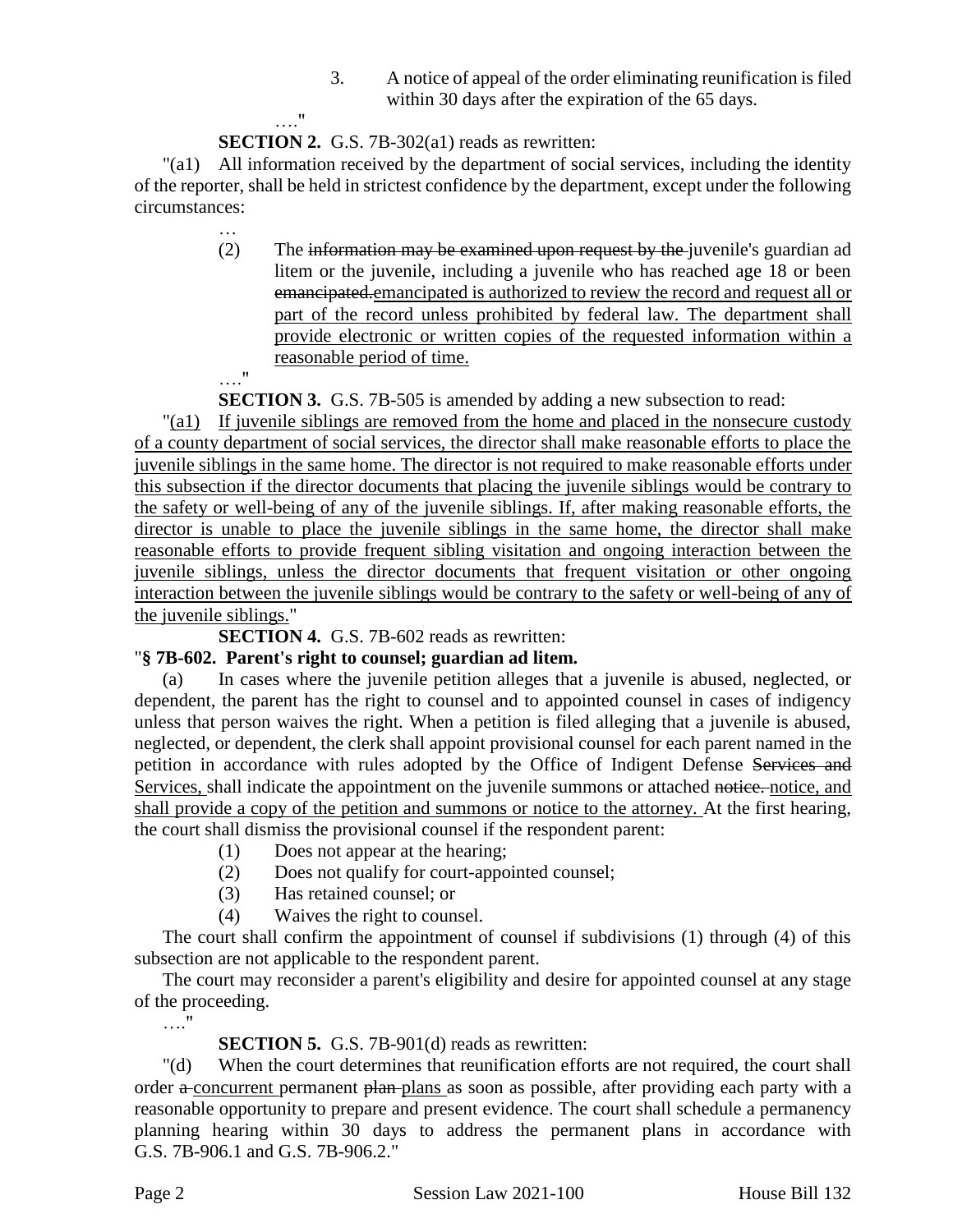**SECTION 6.** G.S. 7B-903.1 is amended by adding a new subsection to read:

"(c1) If juvenile siblings are removed from the home and placed in the nonsecure custody of a county department of social services, the director shall make reasonable efforts to place the juvenile siblings in the same home. The director is not required to make reasonable efforts under this subsection if the director documents that placing the juvenile siblings would be contrary to the safety or well-being of any of the juvenile siblings. If, after making reasonable efforts, the director is unable to place the juvenile siblings in the same home, the director shall make reasonable efforts to provide frequent sibling visitation and ongoing interaction between the juvenile siblings, unless the director documents that frequent visitation or other ongoing interaction between the juvenile siblings would be contrary to the safety or well-being of any of the juvenile siblings."

**SECTION 7.** G.S. 7B-904 reads as rewritten:

#### "**§ 7B-904. Authority over parents of juvenile adjudicated as abused, neglected, or dependent.**

(b) At the dispositional hearing or a subsequent hearing if the court finds that it is in the best interests of the juvenile for the parent, guardian, custodian, stepparent, adult member of the juvenile's household, or adult relative entrusted with the juvenile's care to be directly involved in the juvenile's treatment, the court may order the parent, guardian, custodian, stepparent, adult member of the juvenile's household, or adult relative entrusted with the juvenile's care to participate in medical, psychiatric, psychological, or other treatment of the juvenile. The cost of the treatment shall be paid pursuant to G.S. 7B-903.

(c) At the dispositional hearing or a subsequent hearing the court may determine whether the best interests of the juvenile require that the parent, guardian, custodian, stepparent, adult member of the juvenile's household, or adult relative entrusted with the juvenile's care undergo psychiatric, psychological, or other treatment or counseling directed toward remediating or remedying behaviors or conditions that led to or contributed to the juvenile's adjudication or to the court's decision to remove custody of the juvenile from the parent, guardian, custodian, stepparent, adult member of the juvenile's household, or adult relative entrusted with the juvenile's care. If the court finds that the best interests of the juvenile require the parent, guardian, custodian, stepparent, adult member of the juvenile's household, or adult relative entrusted with the juvenile's care undergo treatment, it may order that individual to comply with a plan of treatment approved by the court or condition legal custody or physical placement of the juvenile with the parent, guardian, custodian, stepparent, adult member of the juvenile's household, or adult relative entrusted with the juvenile's care upon that individual's compliance with the plan of treatment. The court may order the parent, guardian, custodian, stepparent, adult member of the juvenile's household, or adult relative entrusted with the juvenile's care to pay the cost of treatment ordered pursuant to this subsection. In cases in which the court has conditioned legal custody or physical placement of the juvenile with the parent, guardian, custodian, stepparent, adult member of the juvenile's household, or adult relative entrusted with the juvenile's care upon compliance with a plan of treatment, the court may charge the cost of the treatment to the county of the juvenile's residence if the court finds the parent, guardian, custodian, stepparent, adult member of the juvenile's household, or adult relative entrusted with the juvenile's care is unable to pay the cost of the treatment. In all other cases, if the court finds the parent, guardian, custodian, stepparent, adult member of the juvenile's household, or adult relative entrusted with the juvenile's care is unable to pay the cost of the treatment ordered pursuant to this subsection, the court may order that individual to receive treatment currently available from the area mental health program that serves the parent's catchment area.

(c1) If the court has ordered an individual to comply with a plan of treatment for substance use disorder, including opioid dependency, that individual shall not be in violation of the terms or conditions of that part of the court's order if he or she is compliant with medication-assisted

…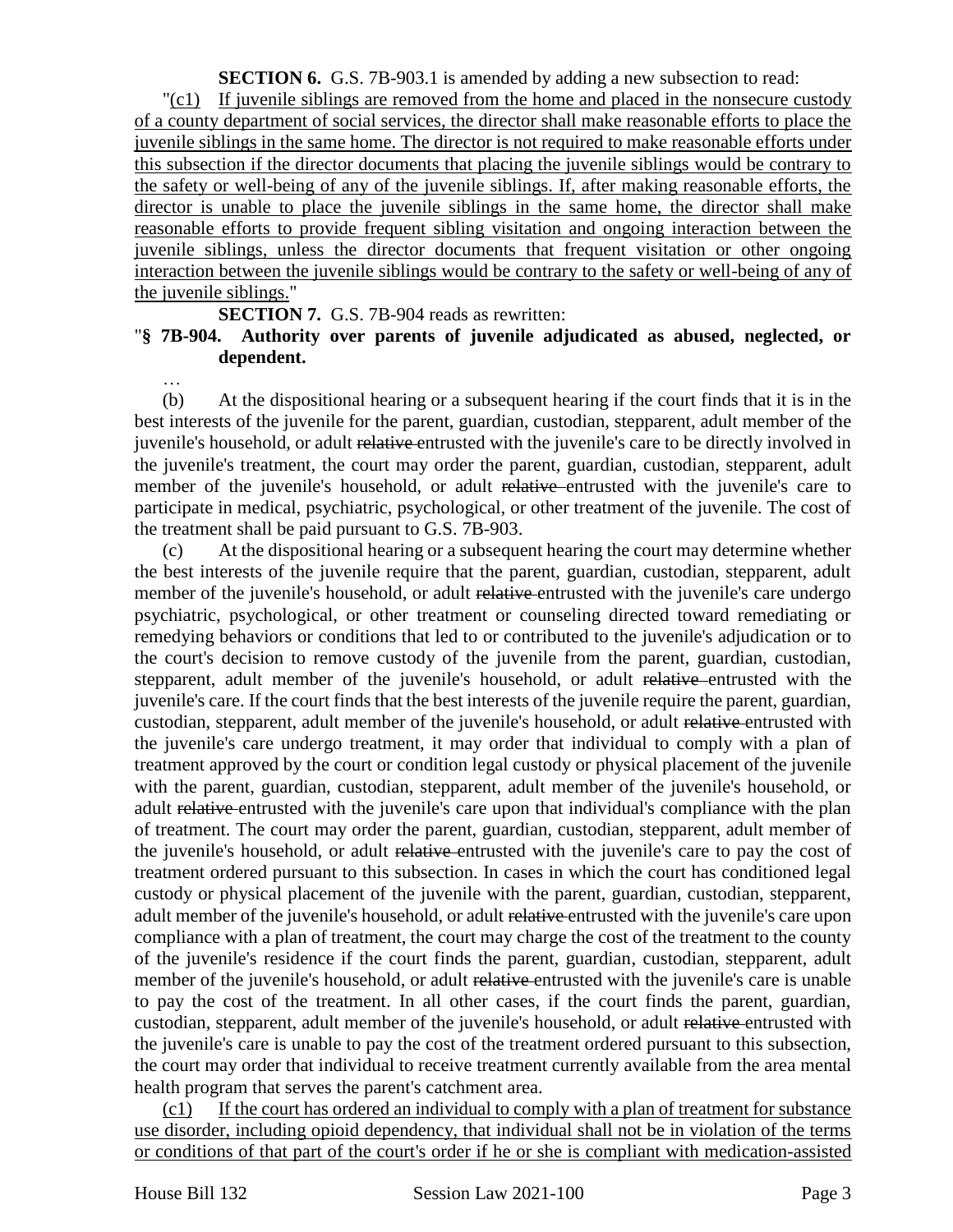treatment. For the purposes of this subsection, "medication-assisted treatment" means the use of pharmacological medications administered, dispensed, and prescribed in a Substance Abuse and Mental Health Services Administration (SAMHSA) accredited and certified opioid treatment program (OTP) or by a certified practitioner licensed in this State to practice medicine, in combination with counseling and behavioral therapies, to provide a whole patient approach to the treatment of substance use disorders.

…."

**SECTION 8.** G.S. 7B-905(b) is repealed. **SECTION 9.** G.S. 7B-905.1(d) reads as rewritten:

"(d) If the court waives permanency planning hearings and retains jurisdiction, all parties shall be informed of the right to file a motion for review of any visitation plan entered pursuant to this section. Upon motion of any party and after proper notice and a hearing, the court may establish, modify, or enforce a visitation plan that is in the juvenile's best interest. Prior to or at the hearing, the court may order the department and guardian ad litem to investigate and make written recommendations as to appropriate visitation and give testimony concerning its recommendations. For resolution of issues related to visitation, the court may order the parents, guardian, or custodian to participate in custody mediation where there is a program established pursuant to G.S. 7A-494. In referring a case to custody mediation, the court shall specify the issue or issues for mediation, including, but not limited to, whether or not visitation shall be supervised and whether overnight visitation may occur. Custody mediation shall not permit the participants to consent to a change in custody. A copy of any agreement reached in custody mediation shall be provided to all parties and counsel and shall be approved by the court. The provisions of G.S. 50-13.1(d) through (f) apply to this section."

**SECTION 10.** G.S. 7B-906.1 reads as rewritten:

### "**§ 7B-906.1. Review and permanency planning hearings.**

…

(n) Notwithstanding other provisions of this Article, the court may waive the holding of hearings required by this section, may require written reports to the court by the agency or person holding custody in lieu of review permanency planning hearings, or order that review permanency planning hearings be held less often than every six months if the court finds by clear, cogent, and convincing evidence each of the following:

- (1) The juvenile has resided in the placement for a period of at least one year or the juvenile has resided in the placement for at least six consecutive months and the court enters a consent order pursuant to G.S. 7B-801(b1).
- (2) The placement is stable and continuation of the placement is in the juvenile's best interests.
- (3) Neither the juvenile's best interests nor the rights of any party require that review permanency planning hearings be held every six months.
- (4) All parties are aware that the matter may be brought before the court for review at any time by the filing of a motion for review or on the court's own motion.
- (5) The court order has designated the relative or other suitable person as the juvenile's permanent custodian or guardian of the person.

The court may not waive or refuse to conduct a review-hearing if a party files a motion seeking the review. hearing. However, if a guardian of the person has been appointed for the juvenile and the court has also made findings in accordance with subsection (n) of this section that guardianship is the permanent plan for the juvenile, the court shall proceed in accordance with G.S. 7B-600(b).

(o) This Permanency planning hearings under this section does not apply to shall be replaced by post termination of parental rights' placement reviews.review hearings when required by G.S. 7B-908."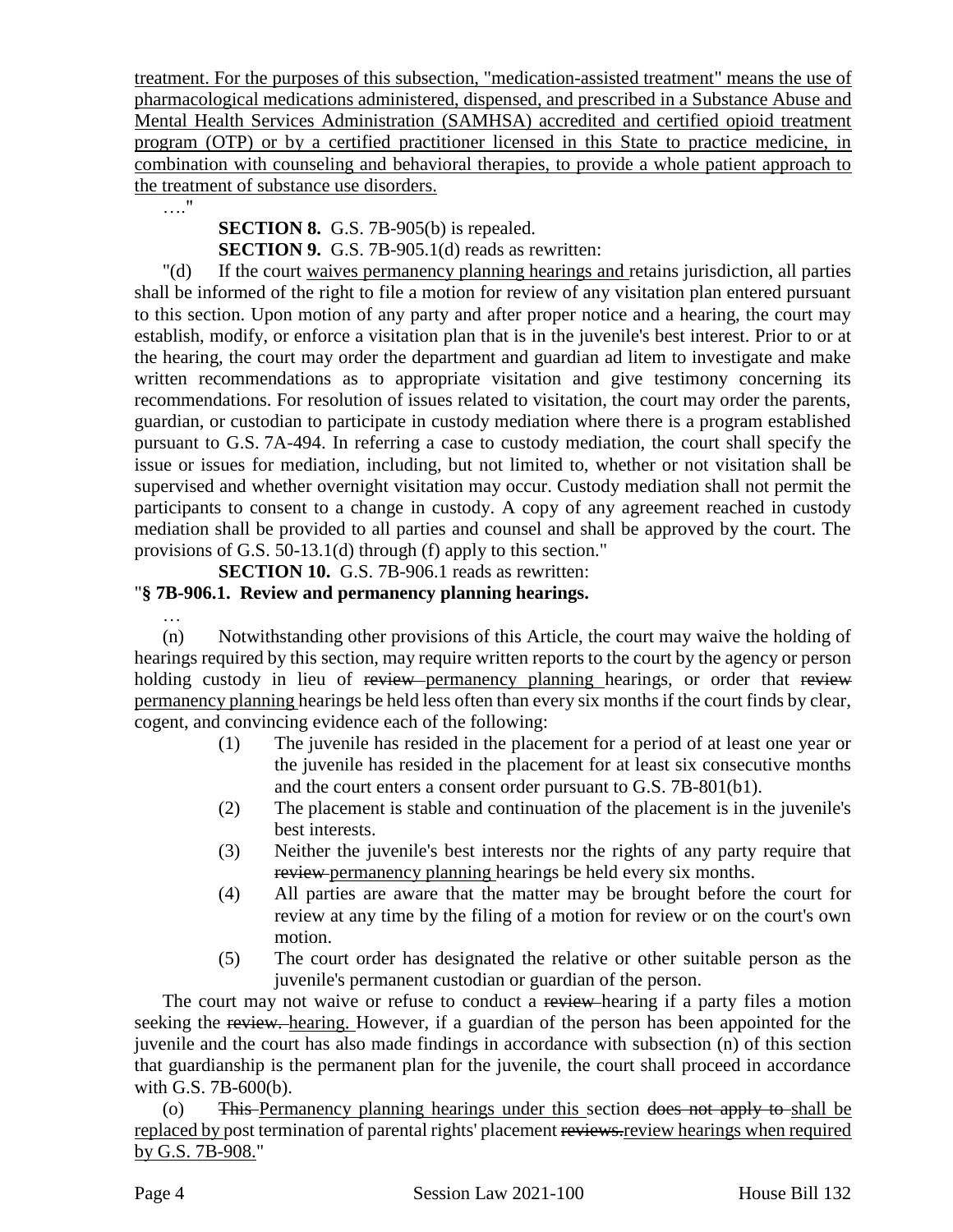#### **SECTION 11.** G.S. 7B-906.2(b) reads as rewritten:

"(b) At any permanency planning hearing, the court shall adopt concurrent permanent plans and shall identify the primary plan and secondary plan. Reunification shall be a primary or secondary plan unless the court made findings under G.S. 7B-901(c) or G.S. 7B-906.1(d)(3), the permanent plan is or has been achieved in accordance with subsection (a1) of this section, or the court makes written findings that reunification efforts clearly would be unsuccessful or would be inconsistent with the juvenile's health or safety. The finding that reunification efforts clearly would be unsuccessful or inconsistent with the juvenile's health or safety may be made at any permanency planning hearing. hearing, and if made, shall eliminate reunification as a plan. Unless permanence has been achieved, the court shall order the county department of social services to make efforts toward finalizing the primary and secondary permanent plans and may specify efforts that are reasonable to timely achieve permanence for the juvenile."

**SECTION 12.** G.S. 7B-908 reads as rewritten:

#### "**§ 7B-908. Post termination of parental rights' placement court review.**

(a) The purpose of each placement review is to ensure that every reasonable effort is being made to provide for the permanent placement plans plan for the juvenile who has been placed in the custody of a county director or licensed child-placing agency, which are is consistent with the juvenile's best interests. At each review hearing the court may consider information from the department of social services, the licensed child-placing agency, the guardian ad litem, the child, the person providing care for the child, and any other person or agency the court determines is likely to aid in the review. The court may consider any evidence, including hearsay evidence as defined in G.S. 8C-1, Rule 801, that the court finds to be relevant, reliable, and necessary to determine the needs of the juvenile and the most appropriate disposition.

(b) The court shall conduct a placement review not later than six months from the date of the termination hearing when both parents' parental rights have been terminated by a petition or motion brought by any person or agency designated in G.S.  $7B-1103(a)(2)$  through (6), or one parent's parental rights have been terminated by court order and the other parent's parental rights have been relinquished under Chapter 48 of the General Statutes, and a county director or licensed child-placing agency has custody of the juvenile. The court shall conduct reviews every six months thereafter until the juvenile is the subject of a decree of adoption:

> (1) No more than 30 days and no less than 15 days prior to each review, the clerk shall give notice of the review to the juvenile if the juvenile is at least 12 years of age, the legal custodian or guardian of the juvenile, the person providing care for the juvenile, the guardian ad litem, if any, and any other person or agency the court may specify. The department of social services shall either provide to the clerk the name and address of the person providing care for the child for notice under this subsection or file written documentation with the clerk that the child's current care provider was sent notice of hearing. Only the juvenile, the legal custodian or guardian of the juvenile, the person providing care for the juvenile, and the guardian ad litem may participate in the review hearings, except as otherwise directed by the court. Nothing in this subdivision shall be construed to make the person a party to the proceeding solely based on receiving notice and the right to be heard. Any individual whose parental rights have been terminated or has executed a relinquishment that is no longer revocable shall not be considered a party to the proceeding unless an appeal of the order terminating parental rights is pending, and a court has stayed the order pending the appeal.

…

<sup>(</sup>d) The court, after making findings of fact, shall adopt concurrent permanent plans and identify the primary and secondary plan in accordance with G.S. 7B-906.2(a)(2) through (6). The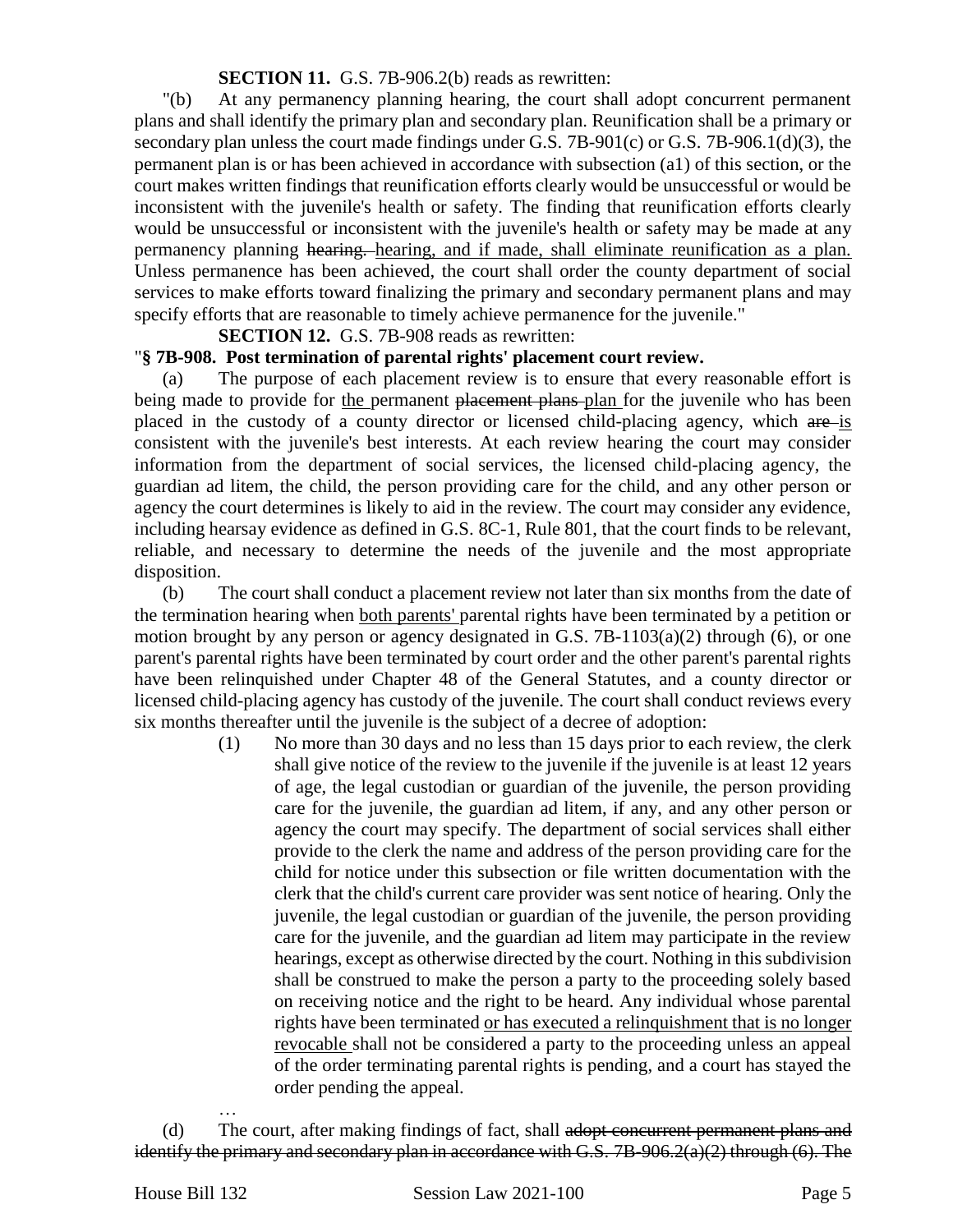court may specify efforts that are necessary to accomplish a permanent placement that is in the best interests of the juvenile.do one of the following it finds to be in the best interests of the child:

(1) Affirm the county department's or child placing agency's plan.

(2) Order a different plan designated in G.S. 7B-906.2(a).

(d1) The court may (i) order concurrent permanent plans if the court finds concurrent permanency planning to be in the best interests of the juvenile and (ii) specify efforts that are necessary to accomplish a permanent plan designated in subdivisions (1) or (2) of subsection (d) of this section that is in the best interests of the juvenile. If a juvenile is not placed with prospective adoptive parents as selected in G.S. 7B-1112.1, the court may order a placement that the court finds to be in the juvenile's best interest after considering the department's recommendations.

…."

**SECTION 13.** G.S. 7B-910.1 is amended by adding a new subsection to read:

"(e) When the young adult elects to terminate the agreement, the agreement may be terminated without a return to court. When the department elects to terminate the agreement over the objection of the young adult, the department shall file a motion to bring the matter back before the court for resolution."

**SECTION 14.** G.S. 7B-912(b) reads as rewritten:

"(b) At or before the last scheduled-permanency planning hearing, but at least 90 days before a juvenile attains 18 years of age, hearing immediately following the juvenile's seventeenth birthday and at each permanency planning hearing thereafter, the court shall (i) inquire as to whether the juvenile has a copy of the juvenile's birth certificate, Social Security card, health insurance information, drivers license or other identification card, and any educational or medical records the juvenile requests requests, and information about how the juvenile may participate in the foster care 18-21 program authorized by G.S. 108A-48, and (ii) determine the person or entity that should assist the juvenile in obtaining these documents before the juvenile attains the age of 18 years."

**SECTION 15.** G.S. 7B-912 is amended by adding a new subsection to read:

"(b1) The department shall include in its report to the court at every hearing after the juvenile's seventeenth birthday all of the following information:

- (1) The department's efforts to identify and secure viable placement options for when the juvenile attains the age of 18 years.
- (2) A list of appropriate adults who can serve as resources for the juvenile when the juvenile attains the age of 18 years.
- (3) Contact information of the person responsible for overseeing voluntary foster care placements with young adults in the county department of social services with custody or placement responsibility of the juvenile and in the county department of social services in the county where the juvenile plans to reside at the age of 18 years.
- (4) If appropriate, whether the juvenile has information about how he or she may maintain contact with his or her siblings, parents, or relatives when the juvenile attains the age of 17 years.
- (5) Whether the department has provided the juvenile with a point of contact to secure Medicaid and maintain physical and mental health services for which the juvenile will be eligible when the juvenile attains the age of 18 years.
- (6) Whether the department has provided the juvenile with information about educational, vocational, or job plans for when the juvenile attains the age of 18 years."

**SECTION 16.** G.S. 7B-1000 reads as rewritten:

"**§ 7B-1000. Authority to modify or vacate.modify.**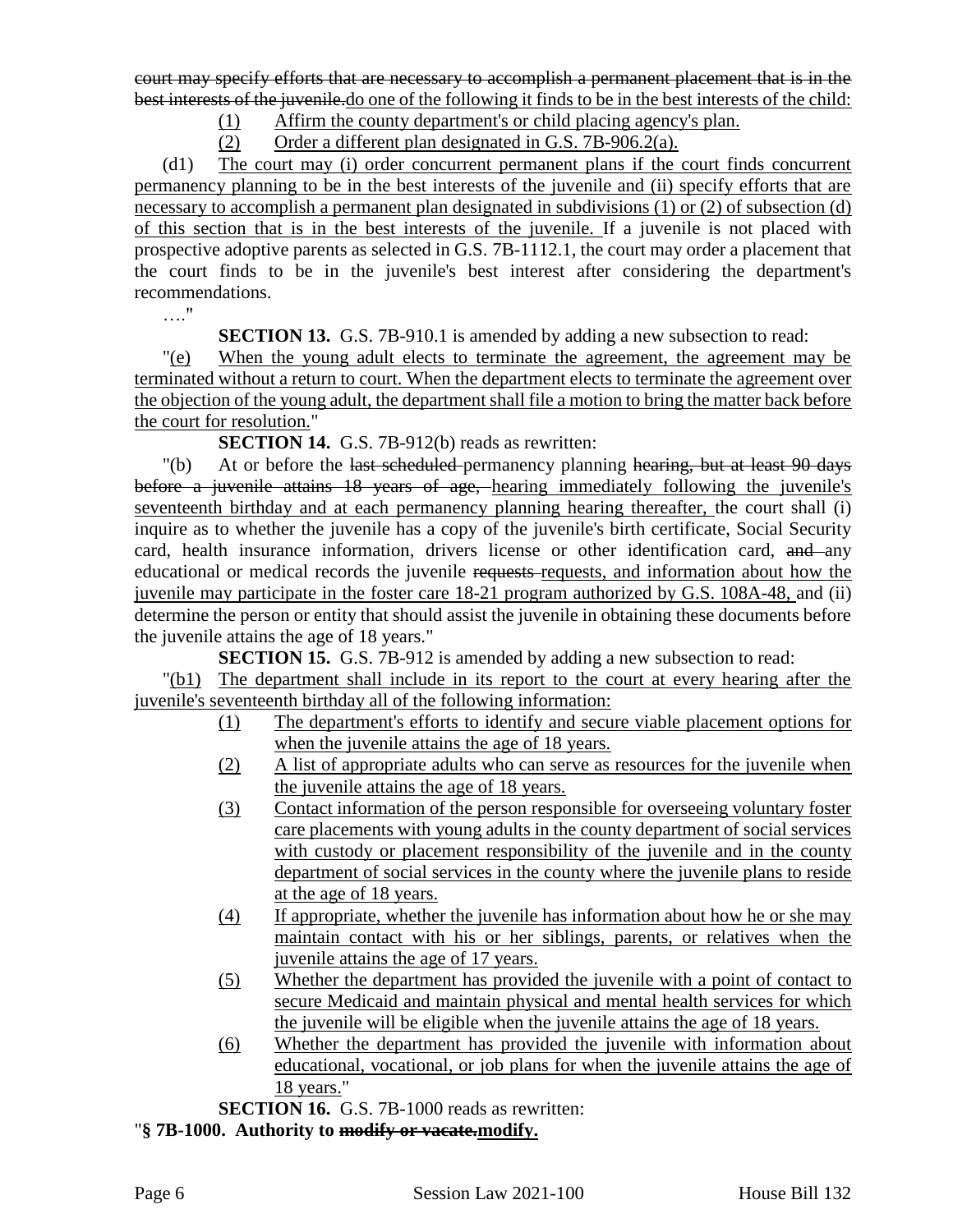(a) Upon motion in the cause or petition, and after notice, the court may conduct a review modification hearing to determine whether the order of the court is in the best interests of the juvenile, and the juvenile. The court may modify or vacate the order in light of changes in circumstances or the needs of the juvenile. Notwithstanding the provision of this subsection, if a guardian of the person has been appointed for the juvenile and the court has also made findings that guardianship is the permanent plan for the juvenile, the court shall proceed in accordance with G.S. 7B-600(b). juvenile and address the issues raised in the motion that do not require a review or permanency planning hearing pursuant to G.S. 7B-906.1.

(c) When a motion is filed to conduct a modification hearing under this section and the guardian ad litem appointed through G.S. 7B-601 has been previously released, the court shall reappoint a guardian ad litem and an attorney advocate. The clerk shall provide the motion and any notice of hearing to the guardian ad litem and the attorney advocate. The hearing on the motion shall not take place until the guardian ad litem and the attorney advocate have been reappointed.

(d) When a motion is filed to conduct a modification hearing under this section and counsel for respondent parents appointed through G.S. 7B-602 has been released, the court shall appoint provisional counsel in accordance with G.S. 7B-602.

(e) The order shall be reduced to writing, signed, and entered no later than 30 days following the completion of the hearing. If the order is not entered within 30 days following completion of the hearing, the clerk of court for juvenile matters shall schedule a subsequent hearing at the first session of court scheduled for the hearing of juvenile matters following the 30-day period to determine and explain the reason for the delay and to obtain any needed clarification as to the contents of the order. The order shall be entered within 10 days of the subsequent hearing required by this subsection."

### **SECTION 17.** G.S. 7B-1101.1(a) reads as rewritten:

"(a) The parent has the right to counsel, and to appointed counsel in cases of indigency, unless the parent waives the right. The fees of appointed counsel shall be borne by the Office of Indigent Defense Services. When a petition is filed, unless the parent is already represented by counsel, the clerk shall appoint provisional counsel for each respondent parent named in the petition in accordance with rules adopted by the Office of Indigent Defense Services and Services, shall indicate the appointment on the juvenile summons. summons, and shall provide a copy of the summons and petition to the attorney. At the first hearing after service upon the respondent parent, the court shall dismiss the provisional counsel if the respondent parent:

- (1) Does not appear at the hearing;
- (2) Does not qualify for court-appointed counsel;
- (3) Has retained counsel; or
- (4) Waives the right to counsel.

The court shall confirm the appointment of counsel if subdivisions (1) through (4) of this subsection are not applicable to the respondent parent. The court may reconsider a parent's eligibility and desire for appointed counsel at any stage of the proceeding."

**SECTION 18.** G.S. 7B-2901(b) reads as rewritten:

"(b) The Director of the Department of Social Services shall maintain a record of the cases of juveniles under protective custody by the Department or under placement by the court, which shall include family background information; reports of social, medical, psychiatric, or psychological information concerning a juvenile or the juvenile's family; interviews with the juvenile's family; or other information which the court finds should be protected from public inspection in the best interests of the juvenile. The records maintained pursuant to this subsection may be examined only in the following circumstances:

> (1) The juvenile's guardian ad litem or the juvenile, including a juvenile who has reached age 18 or been emancipated, may examine the records.emancipated,

…